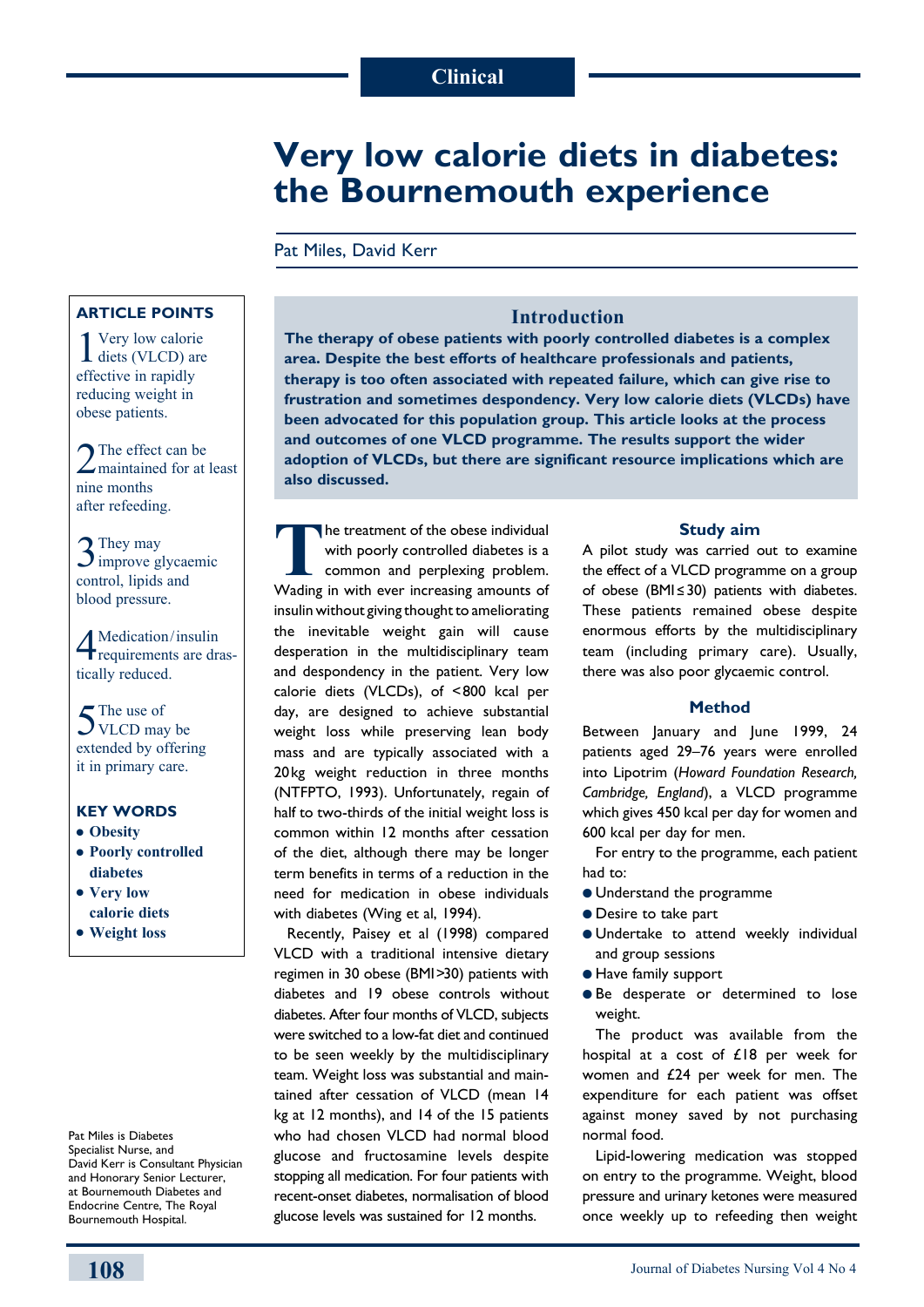and blood pressure were measured at every patient contact thereafter. Lipid levels and  $HbA_{1c}$  were measured at the start of the programme, every month for the first six months then at three-monthly intervals for the next six months.

Patients were expected to attend the individual and group sessions at each visit (every week). In the individual sessions with the nurse, patients could discuss any problems they had encountered (*Figure 1*). Group sessions provided support, an opportunity to exchange experiences and preparation for refeeding. The dietitian was involved around the time of refeeding, to reinforce product literature from the company.

Most patients refed at 3–4 months, and then followed a low fat healthy eating plan. After refeeding, follow up continued weekly for the first month, then every 2–4 weeks (frequency at the patient's discretion). However, group sessions stopped at six months into the programme.

## **Results**

Average body mass index (BMI) was 39.5 at the start of the study. Of the 24 patients:

- **.** 16 were being treated with insulin
- **.** 14 were hypertensive and were receiving appropriate medication
- $\bullet$  14 had dyslipidaemia and were receiving appropriate medication
- 2 were suffering from sleep apnoea requiring continuous positive airways pressure.

Following the introduction of VLCD, there were significant reductions in body weight (*Figure 2*) and BMI (*Figure 3*).

Data on HbA<sub>1c</sub> levels, plasma lipids, blood pressure and insulin requirements of programme participants are shown in *Table 1*. Plasma lipid levels remained largely unchanged. Only four patients restarted lipid-lowering medication after refeeding.

Blood pressures dropped significantly within the first week, and adjustment of antihypertensive medication was necessary on a regular basis. Eleven patients stopped all antihypertensive medication.

For most patients, ketone levels were moderate to high during the VLCD (indicating adherence to the programme and utilisation of fat stores).

Insulin doses were decreased by two thirds on commencement of the programme, and this seemed to work well, with insulin doses continuing to decrease as weight loss proceeded. Most patients who remained on insulin were changed to nocte insulin



*Figure 1. The nurse provided one-to-one sessions with all patients throughout the VLCD programme.*



*Figure 2. Body weight of participants over the duration of the VLCD programme (mean±standard error).*



*Figure 3. Body mass index of participants over the duration of the VLCD programme (mean±standard error).*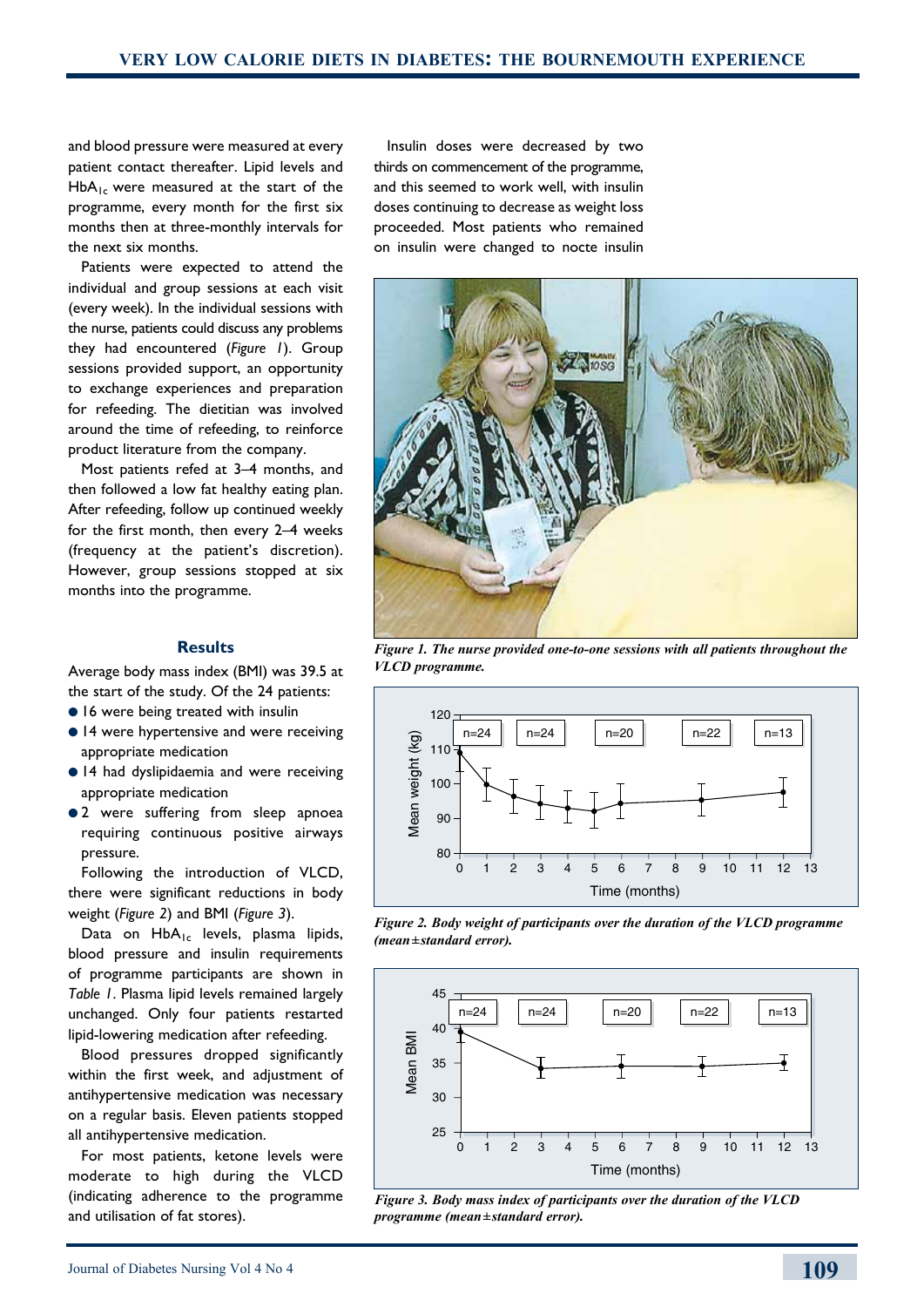when their requirements were less than 14 units a day. Sulphonylureas were also halved or stopped on commencement of the programme.

Only 13 patients completed follow up for the 12 months of the programme.

The three case histories (see page 111) provide further detail about some of the patients in the programme.

# **Discussion**

# **Benefits of VLCD**

VLCDs can be an effective method of reducing weight, improving glycaemic control — at least in the short term — and reducing the need for concomitant medication in obese people with diabetes. They can also allow individuals to gain insights into the potential benefit of weight reduction and to learn about the relationship between food and obesity.

When asked why this diet had worked while all others had failed, our patients said that it was easier to have no food at all, than to try to make choices from food offered, particularly on social occasions. Also the rapid weight loss experienced on the programme was positive reinforcement, together with the feeling of 'wellbeing' experienced as a consequence of ketosis (Burley et al, 1992).

#### **Some considerations**

It is well known, however, that helping someone to maintain weight loss is often the most difficult and disappointing task (Wing, 1995). In addition, the process is very time consuming for any healthcare professional involved. This pilot project to examine the effectiveness of VLCDs involved seeing 24 patients every week for 3–4 months, then at least monthly for the following nine months. We have only touched the 'tip of the iceberg' in our clinic population. If this service were offered to all of our obese patients (at least 60% of the total), a 50% uptake would involve 2250 patients who would require 11 whole time equivalent healthcare professionals just to provide weekly visits! In practice, this would be unrealistic and unlikely to attract funding, though one could argue that treating the root cause of the problem is far better than attempting to treat the effects.

## **Putting VLCD into practice**

In many areas, primary care is offering Lipotrim to its obese patients. If the expertise of practice nurses and community dietitians in using this product could be built up, and the diabetes team was available for advice on medication changes for people with

| during the course of the VLCD programme (mean±standard error) |                                 |                                |                          |                          |
|---------------------------------------------------------------|---------------------------------|--------------------------------|--------------------------|--------------------------|
| 0 months<br>$n = 24$                                          | 3 months<br>$n = 24$            | 6 months<br>$n = 20$           | 9 months<br>$n = 22$     | 12 months<br>$n = 13$    |
| $10.0 \pm 0.36$                                               | $9.2 \pm 0.4$<br>$P \le 0.05$   | $9.0 \pm 0.5$<br>$P \le 0.05$  | $9.9 \pm 0.5$<br>ns      | $10.0 + 0.5$<br>ns       |
| $5.5 \pm 0.2$                                                 | $6.1 \pm 0.3$                   | $6.1 \pm 0.3$                  | $5.8 \pm 0.2$            | $5.8 \pm 0.3$            |
| $1.1 \pm 0.05$                                                | $1.0 \pm 0.04$                  | $1.03 \pm 0.04$                | $1.02 \pm 0.03$          | $1.03 \pm 0.03$          |
| $2.7 \pm 0.3$                                                 | $2.5 \pm 0.4$<br>ns             | $2.8 \pm 0.3$<br>ns            | $3.1 \pm 0.4$<br>ns      | $3.4 \pm 0.5$<br>ns      |
| 159/86<br>±4.3/1.7                                            | 137/81<br>±4.3/1.8<br>P < 0.001 | 138/82<br>±4.4/1.2<br>P < 0.01 | 145/85<br>±4.0/2.4<br>ns | 143/83<br>±3.6/2.1<br>ns |
| $44 \pm 8.3$                                                  | $11 \pm 3.3$<br>P < 0.001       | 15±4.7<br>P < 0.001            | 19±5.3<br>P < 0.001      | $28 + 7.8$<br>P < 0.01   |
|                                                               |                                 |                                |                          |                          |

**Table 1. HbA<sub>1c</sub> and lipid levels, blood pressure measurements and insulin requirements of participants** 

ns=not significant (P>0.05); HDL=high density lipoprotein.